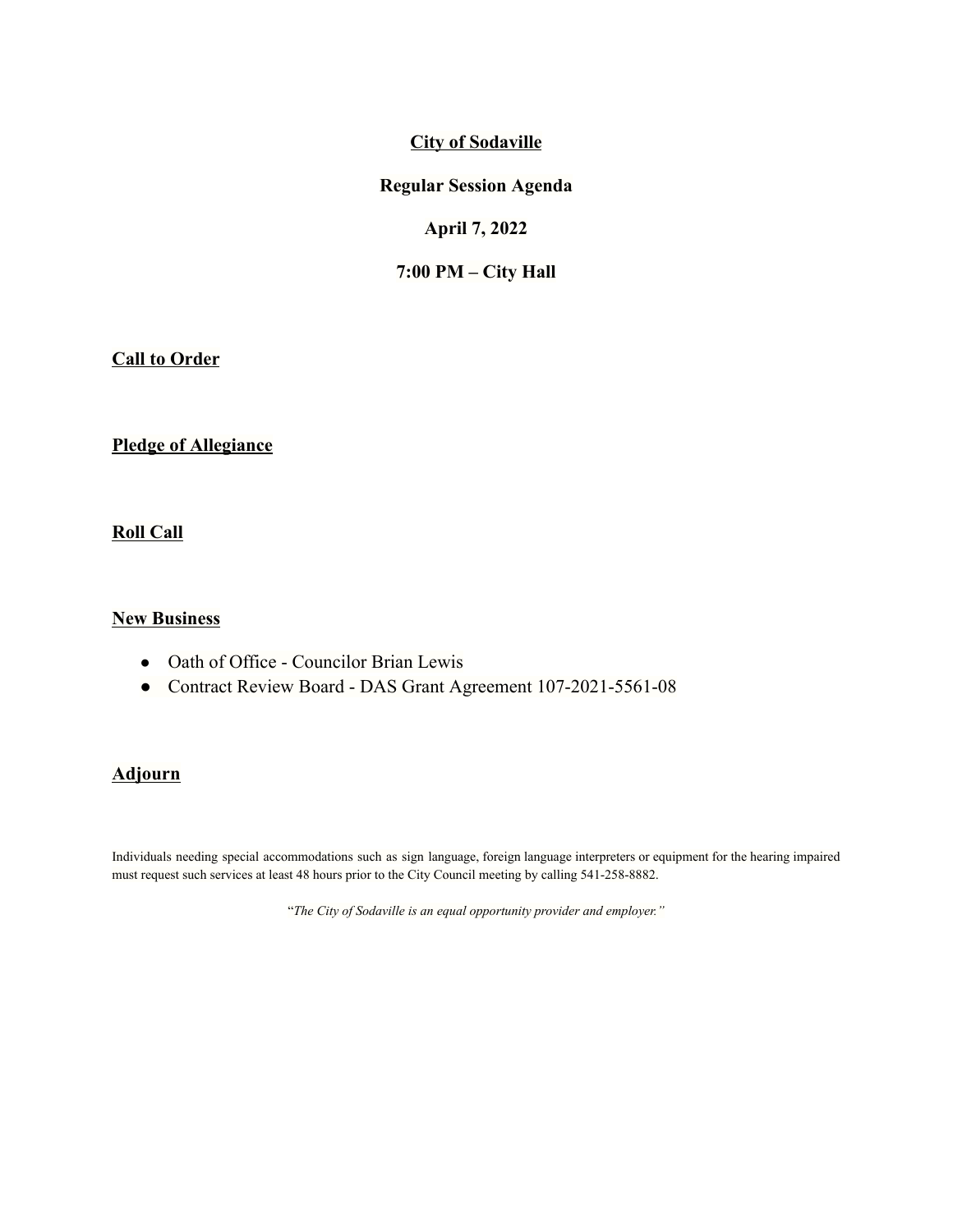## **GRANT AGREEMENT**

Title: Senate Bill 5561 (2021 2nd Special Session) General Fund Grant

Agreement Number: 107-2021-5561-08

This grant agreement ("Contract"), dated as of the date the Contract is fully executed, is made by the State of Oregon, acting by and through its Department of Administrative Services ("DAS"), and the City of Sodaville ("Recipient"). This Contract becomes effective only when fully signed and approved as required by applicable law (the "Effective Date") and, unless earlier terminated, expires on June 30, 2023 (the "Expiration Date"). The period from the Effective Date through the Expiration Date is hereinafter referred to as the "Grant Term."

Pursuant to the Oregon Laws 2021, chapter 4, section 10(4) (Second Special Session) (the "Authorization"), the Oregon Legislature appropriated \$60,000 from the General Fund for a grant to Recipient for the purpose of providing domestic and community well assistance.

#### **SECTION 1 – GRANT**

DAS shall provide Recipient, and Recipient shall accept from DAS, a grant (the "Grant") in the amount of \$60,000.

Conditions Precedent. DAS's obligations are subject to the receipt of the following items, in form and substance satisfactory to DAS and its counsel:

- (1) This Contract duly signed by an authorized officer of Recipient; and
- (2) Such other certificates, documents, opinions and information as DAS may reasonably require.

## **SECTION 2 – DISBURSEMENT**

- A. Full Disbursement. Upon satisfaction of all condition's precedent, DAS shall disburse the full Grant to Recipient.
- B. Condition to Disbursement. DAS has no obligation to disburse funds unless, in the reasonable exercise of its administrative discretion, it has sufficient funding, appropriations, limitations, allotments and other expenditure authority to make the disbursement.

## **SECTION 3 - USE OF GRANT**

A. Use of Grant Moneys.

(1) Recipient shall use the Grant for the purpose of providing domestic and community well assistance including the purchase and installation of radio water meters to better monitor water use and more efficiently use water, and potentially purchase additional equipment necessary to operate city water infrastructure.

B. Costs Paid for by Others. Recipient may not use any of the Grant to cover costs to be paid for by another State of Oregon agency or any third party.

#### **SECTION 4 - REPRESENTATIONS AND WARRANTIES OF RECIPIENT**

Recipient represents and warrants to DAS:

A. Organization and Authority.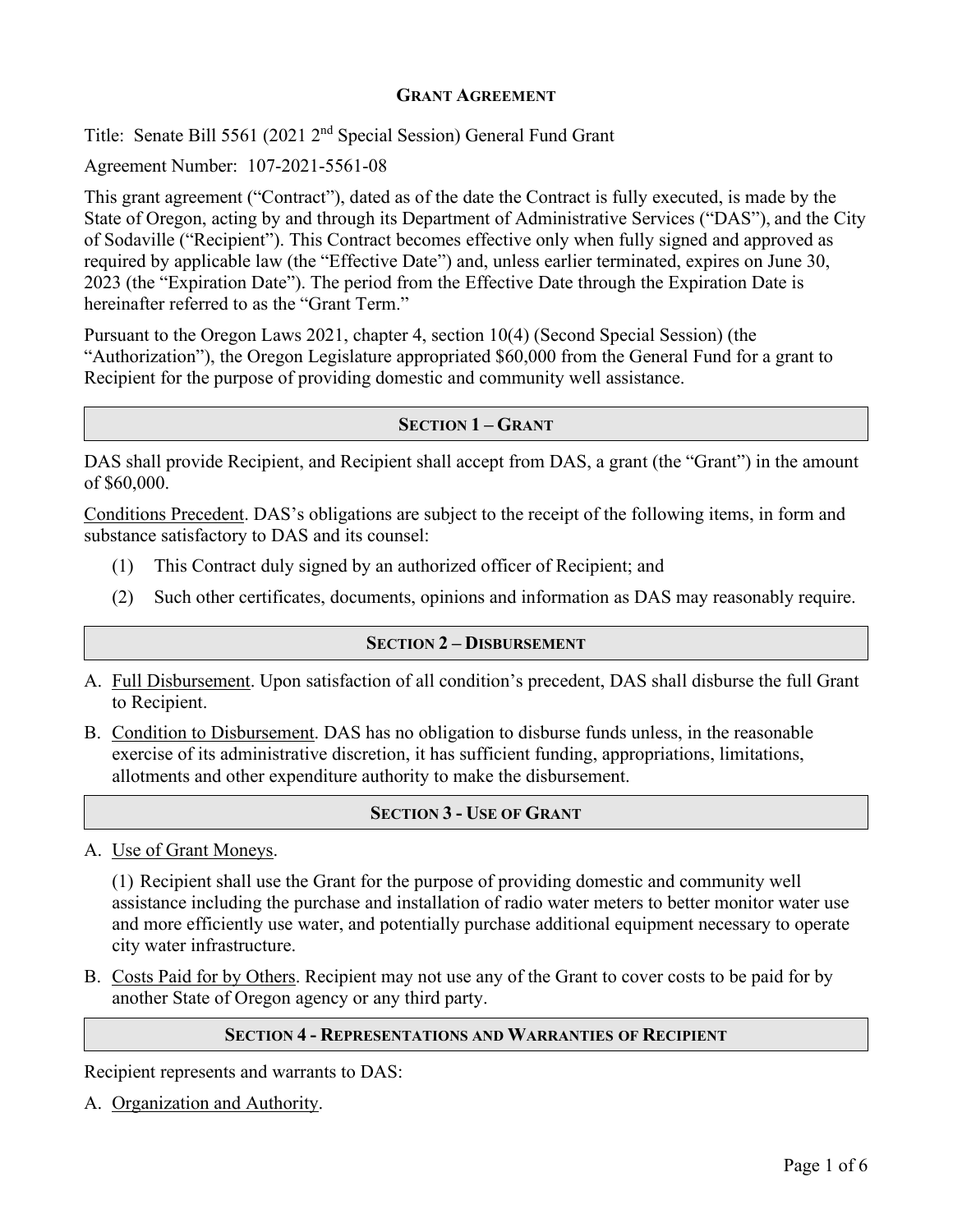- (1) Recipient is a public body or nonprofit corporation validly organized and existing under the laws of the State of Oregon.
- (2) Recipient has all necessary right, power and authority under its organizational documents and under Oregon law to (a) execute and deliver this Contract, (b) incur and perform its obligations under this Contract, and (c) receive the Grant funds.
- (3) This Contract has been authorized by an ordinance, order or resolution of Recipient's governing body.
- (4) This Contract has been duly executed by Recipient, and when executed by DAS, is legal, valid and binding, and enforceable in accordance with their terms.
- B. Full Disclosure. Recipient has disclosed in writing to DAS all facts that materially adversely affect its ability to perform all obligations required by this Contract. Recipient has made no false statements of fact, nor has it omitted information necessary to prevent any statements from being misleading. The information contained in this Contract is true and accurate in all respects.
- C. Pending Litigation. Recipient has disclosed in writing to DAS all proceedings pending (or to the knowledge of Recipient, threatened) against or affecting Recipient, in any court or before any governmental authority or arbitration board or tribunal, that, if adversely determined, would materially adversely affect the ability of Recipient to perform all obligations required by this Contract.
- D. No Defaults. No Defaults or Events of Default exist or occur upon authorization, execution or delivery of this Contract.
- E. Compliance with Existing Agreements and Applicable Law. The authorization and execution of, and the performance of all obligations required by, this Contract will not: (i) cause a breach of any agreement or instrument to which Recipient is a party; (ii) violate any provision of the charter or other document pursuant to which Recipient was organized or established; or (iii) violate any laws, regulations, ordinances, resolutions, or court orders related to Recipient or its properties or operations.
- F. Compliance with Tax Laws. Recipient is not in violation of any Oregon tax laws, including but not limited to a state tax imposed by ORS 320.005 to 320.150 and 403.200 to 403.250 and ORS chapters 118, 314, 316, 317, 318, 321 and 323 and local taxes administered by the Department of Revenue under ORS 305.620.

# **SECTION 5 - COVENANTS OF RECIPIENT**

Recipient covenants as follows:

- A. Notice of Adverse Change. Recipient shall promptly notify DAS of any adverse change in the activities, prospects or condition (financial or otherwise) of Recipient related to the ability of Recipient to perform all obligations required by this Contract.
- B. Compliance with Laws. Recipient shall comply with all applicable laws, rules, regulations and orders of any court or governmental authority that relate to this Contract and Recipient's use of the Grant funds.
- C. Annual Progress Reports. Recipient must submit to DAS annual progress reports (each a "Progress Report") until Grant funds are fully expended. A Progress Report is due one year from distribution of funding and thereafter annually until the Grant funds are fully expended. Each Progress Report shall contain a brief narrative and financial report on the total use of Grant funds. The narrative and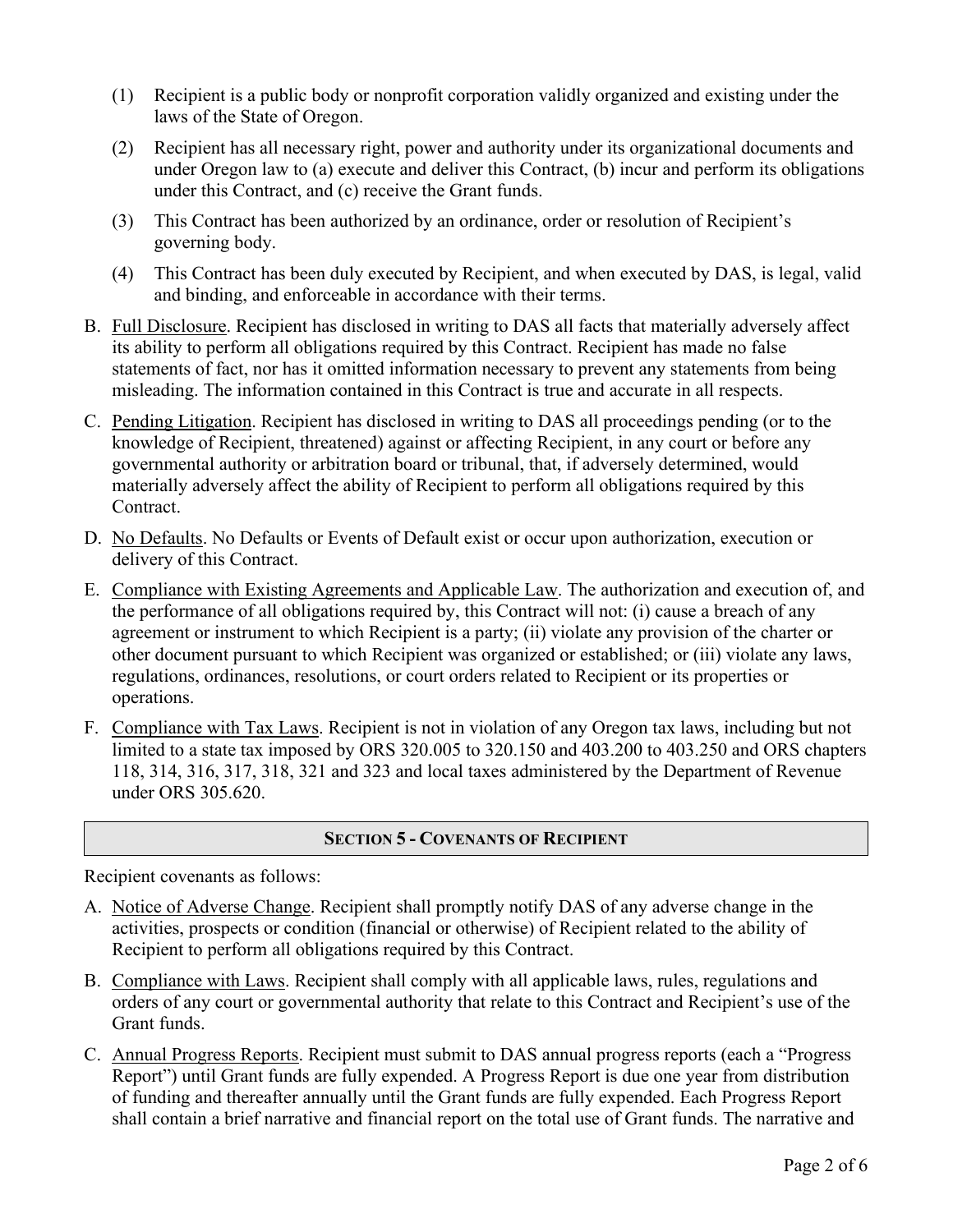financial report should include, but need not be limited to, the following information:

- (1) Brief description of the project and use of Grant funds to date;
- (2) Timeline for major project deliverables;
- (3) Grant funds spent to date; and
- (4) Project milestones met to date.
- D. Books and Records. Recipient shall keep accurate books and records of the uses of the Grant and maintain them according to generally accepted accounting principles.
- E. Inspections; Information. Recipient shall permit DAS and any party designated by DAS to inspect and make copies, at any reasonable time, of any accounts, books and records, including, without limitation, its records regarding receipts, disbursements, contracts, investments and any other related matters. Recipient shall supply any related reports and information as DAS may reasonably require.
- F. Records Maintenance. Recipient shall retain and keep accessible all books, documents, papers, and records that are directly related to this Contract for a minimum of six years beyond the later of the final and total expenditure or disposition of the Grant. If there are unresolved issues at the end of such period, Recipient shall retain the books, documents, papers and records until the issues are resolved.
- G. Notice of Default. Recipient shall give DAS prompt written notice of any Default as soon as any senior administrative or financial officer of Recipient becomes aware of its existence or reasonably believes a Default is likely.
- H. Indemnity. Recipient shall defend (subject to ORS chapter 180), indemnify, save and hold harmless the State of Oregon, DAS and their officers, employees and agents from and against any and all claims, suits, actions, proceedings, losses, damages, liability and court awards including costs, expenses, and attorney's fees incurred related to any actual or alleged act or omission by Recipient, or its employees, agents or contractors.

# **SECTION 6 - DEFAULTS**

Any of the following constitutes an "Event of Default":

- A. Any false or misleading representation is made by or on behalf of Recipient, in this Contract or in any document provided by Recipient related to this Grant.
- B. Recipient fails to perform any obligation required under this Contract, other than those referred to in subsection A of this section 6, and that failure continues for a period of 10 business days after written notice specifying such failure is given to Recipient by DAS. DAS may agree in writing to an extension of time if it determines Recipient instituted and has diligently pursued corrective action.

# **SECTION 7 - REMEDIES**

- A. Remedies. Upon any Event of Default, DAS may pursue any or all remedies in this Contract and any other remedies available at law or in equity to enforce the performance of any obligation of Recipient. Remedies may include, but are not limited to any one or more of the following:
	- (1) Terminating DAS's commitment and obligation to make the Grant.
	- (2) Barring Recipient from applying for future awards.
	- (3) Withholding amounts otherwise due to Recipient for application to the payment of amounts due under this Contract.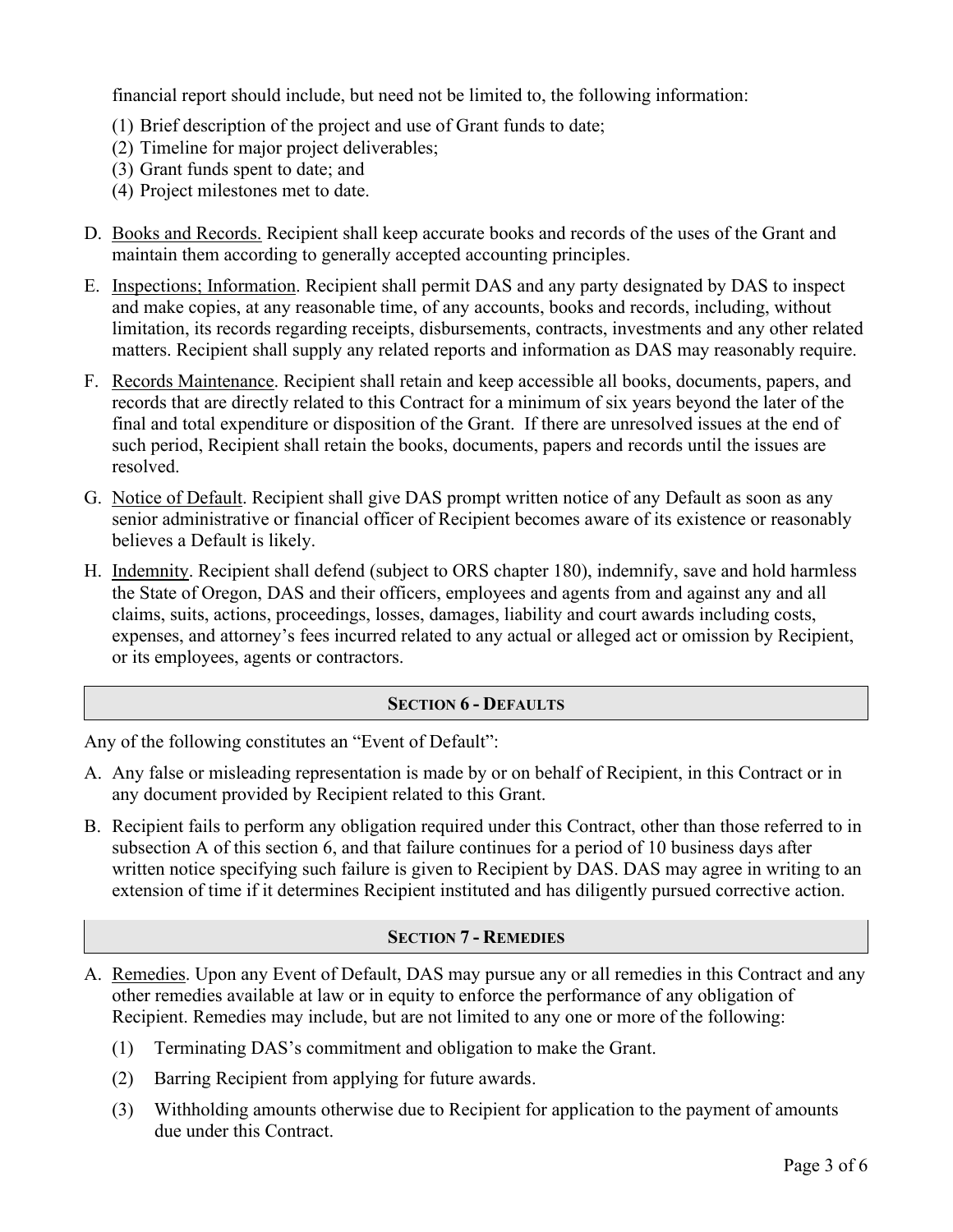- (4) Requiring repayment of the Grant and all interest earned by Recipient on those Grant funds.
- B. Application of Moneys. Any moneys collected by DAS pursuant to section 7.A will be applied first, to pay any attorneys' fees and other fees and expenses incurred by DAS; then, as applicable, to repay any Grant proceeds owed; then, to pay other amounts due and payable under this Contract, if any.
- C. No Remedy Exclusive; Waiver; Notice. No remedy available to DAS is intended to be exclusive, and every remedy will be in addition to every other remedy. No delay or omission to exercise any right or remedy will impair or is to be construed as a waiver of such right or remedy. No single or partial exercise of any right power or privilege under this Contract will preclude any other or further exercise thereof or the exercise of any other such right, power or privilege. DAS is not required to provide any notice in order to exercise any right or remedy, other than notice required in section 7 of this Contract.

## **SECTION 8 - MISCELLANEOUS**

- A. Time is of the Essence. Recipient agrees that time is of the essence under this Contract.
- B. Relationship of Parties; Successors and Assigns; No Third-Party Beneficiaries.
	- (1) The parties agree that their relationship is that of independent contracting parties and that Recipient is not an officer, employee, or agent of the State of Oregon as those terms are used in ORS 30.265.
	- (2) Nothing in this Contract gives, or is to be construed to give, directly or indirectly, to any third persons any rights and benefits greater than those enjoyed by the general public.
	- (3) This Contract will be binding upon and inure to the benefit of DAS, Recipient, and their respective successors and permitted assigns.
	- (4) Recipient may not assign or transfer any of its rights or obligations or any interest in this Contract without the prior written consent of DAS. DAS may grant, withhold or impose conditions on such consent in its sole discretion. In the event of an assignment, Recipient shall pay, or cause to be paid to DAS, any fees or costs incurred because of such assignment, including but not limited to attorneys' fees of DAS's counsel. Any approved assignment is not to be construed as creating any obligation of DAS beyond those in this Contract, nor does assignment relieve Recipient of any of its duties or obligations under this Contract.
- C. Disclaimer of Warranties; Limitation of Liability. Recipient agrees that:
	- (1) DAS makes no warranty or representation.
	- (2) In no event are DAS or its agents liable or responsible for any direct, indirect, incidental, special, consequential or punitive damages in connection with or arising out of this Contract.
- D. Notices and Communication. Except as otherwise expressly provided in this Contract, any communication between the parties or notices required or permitted must be given in writing by personal delivery, email, or by mailing the same, postage prepaid, to Recipient or DAS at the addresses set forth below, or to such other persons or addresses that either party may subsequently indicate pursuant to this Section.

 Any communication or notice by personal delivery will be deemed effective when actually delivered to the addressee. Any communication or notice so addressed and mailed will be deemed to be received and effective five (5) days after mailing. Any communication or notice given by email becomes effective 1) upon the sender's receipt of confirmation generated by the recipient's email system that the notice has been received by the recipient's email system or 2) the recipient's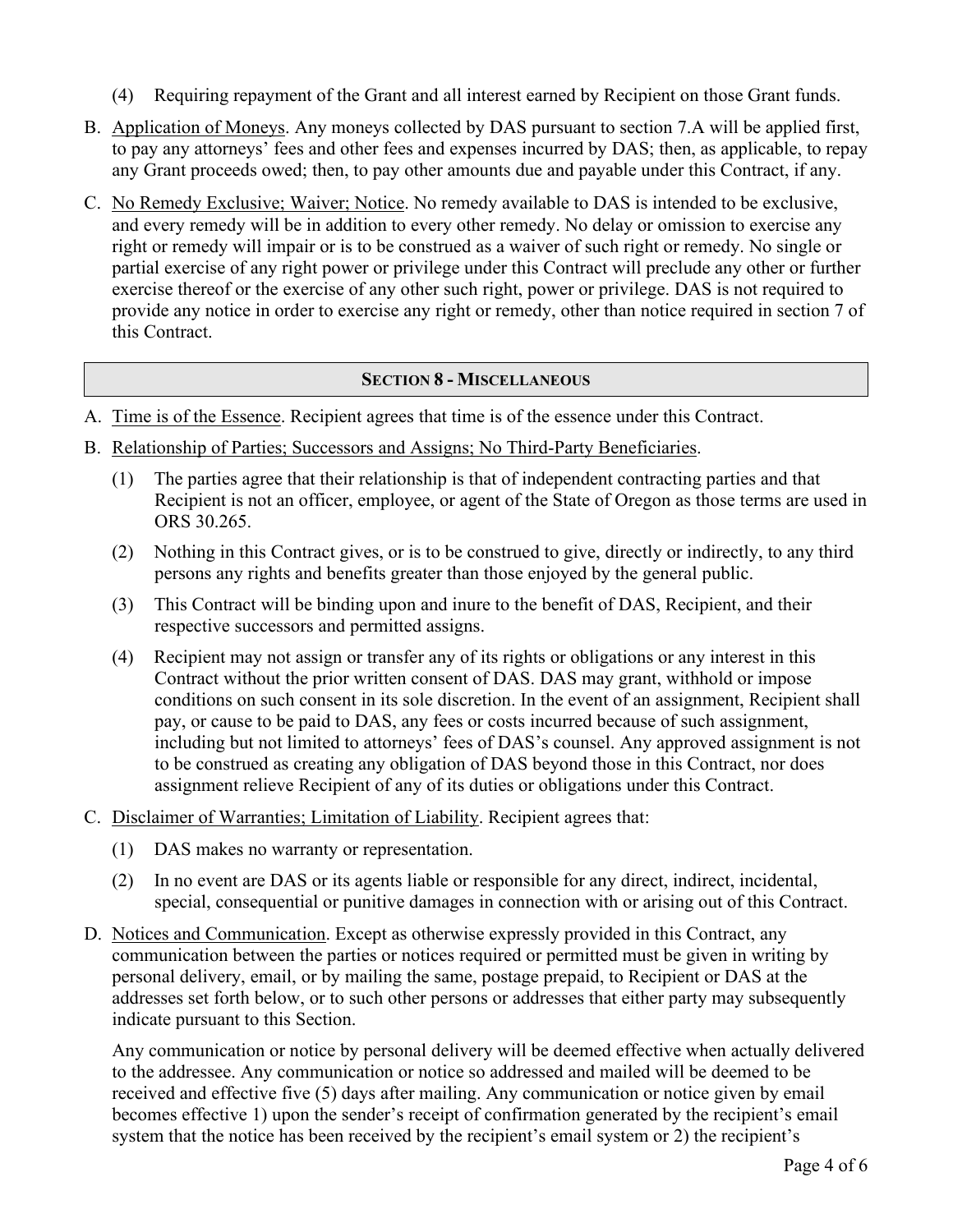confirmation of receipt, whichever is earlier. Notwithstanding this provision, the following notices may not be given by email: notice of default or notice of termination.

| If to DAS:       | Oregon Department of Administrative Services<br>ATTN: Kate Nass, Deputy Chief Financial Officer<br>155 Cottage St. NE<br>Salem OR 97301 |
|------------------|-----------------------------------------------------------------------------------------------------------------------------------------|
| If to Recipient: | kate.nass@oregon.gov<br>City of Sodaville                                                                                               |
|                  | ATTN: Alex McHaddad, City Recorder<br>30723 Sodaville Rd.<br>Lebanon OR 97355                                                           |

[sodaville@cityofsodaville.org](mailto:sodaville@cityofsodaville.org) 

- E. No Construction against Drafter. This Contract is to be construed as if the parties drafted it jointly.
- F. Severability. If any term or condition of this Contract is declared by a court of competent jurisdiction as illegal, invalid or unenforceable, that holding will not invalidate or otherwise affect any other provision.
- G. Amendments, Waivers. This Contract may not be amended without the prior written consent of DAS (and when required, the Department of Justice) and Recipient. This Contract may not be amended in a manner that is not in compliance with the Authorization. No waiver or consent is effective unless in writing and signed by the party against whom such waiver or consent is sought to be enforced. Such waiver or consent will be effective only in the specific instance and for the specific purpose given.
- H. Attorneys' Fees and Other Expenses. To the extent permitted by the Oregon Constitution and the Oregon Tort Claims Act, the prevailing party in any dispute arising from this Contract is entitled to recover its reasonable attorneys' fees and costs at trial and on appeal. Reasonable attorneys' fees cannot exceed the rate charged to DAS by its attorneys.
- I. Choice of Law; Designation of Forum; Federal Forum. The laws of the State of Oregon (without giving effect to its conflicts of law principles) govern all matters arising out of or relating to this Contract, including, without limitation, its validity, interpretation, construction, performance, and enforcement.

 Any party bringing a legal action or proceeding against any other party arising out of or relating to this Contract shall bring the legal action or proceeding in the Circuit Court of the State of Oregon for Marion County (unless Oregon law requires that it be brought and conducted in another county). Each party hereby consents to the exclusive jurisdiction of such court, waives any objection to venue, and waives any claim that such forum is an inconvenient forum.

Notwithstanding the prior paragraph, if a claim must be brought in a federal forum, then it must be brought and adjudicated solely and exclusively within the United States District Court for the District of Oregon. This paragraph applies to a claim brought against the State of Oregon only to the extent Congress has appropriately abrogated the State of Oregon's sovereign immunity and is not consent by the State of Oregon to be sued in federal court. This paragraph is also not a waiver by the State of Oregon of any form of defense or immunity, including but not limited to sovereign immunity and immunity based on the Eleventh Amendment to the Constitution of the United States.